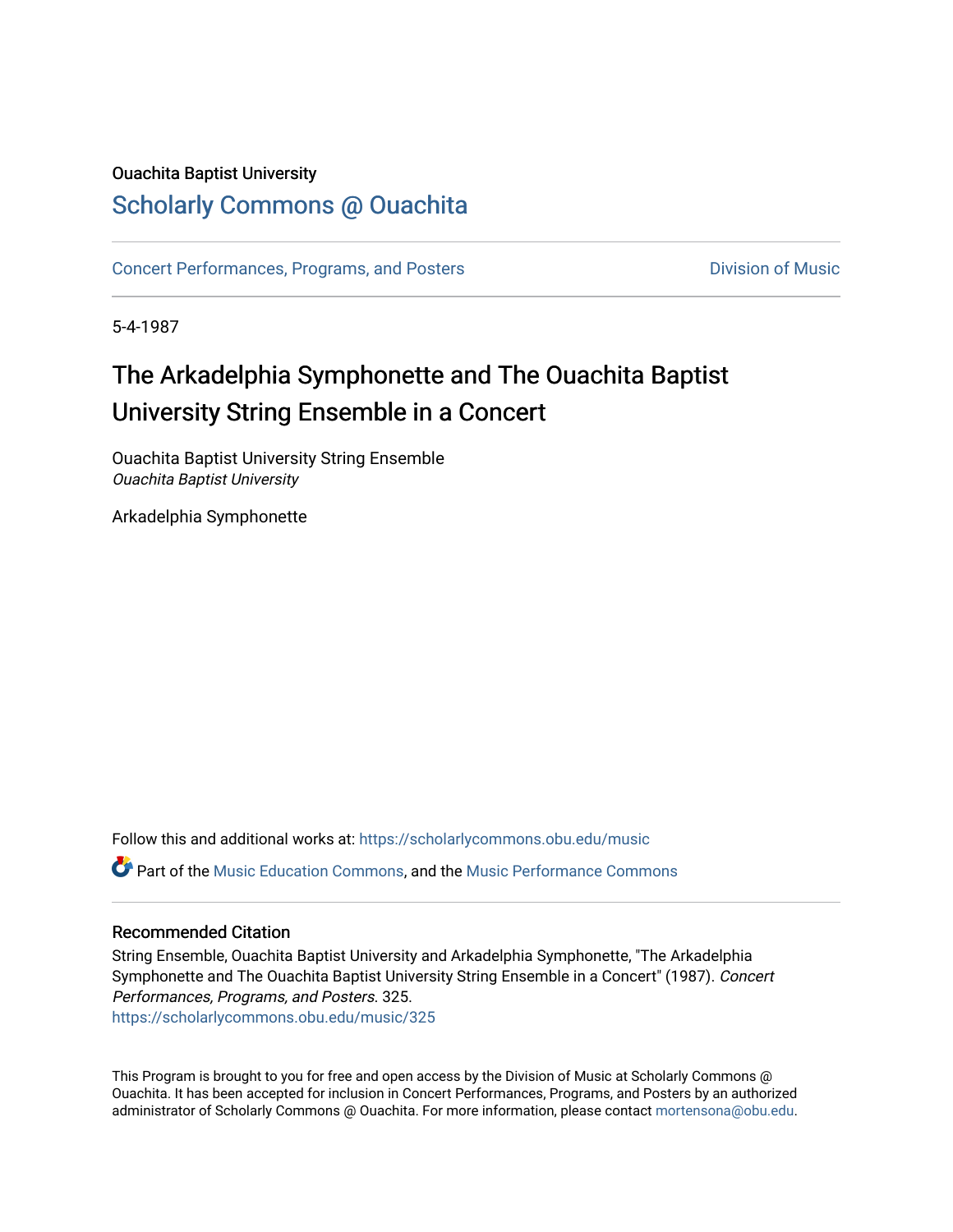# Music for Strings

THE ARKADELPHIA SYMPHONETTE

and

#### THE OUACHITA BAPTIST UNIVERSITY STRING ENSEMBLE

 $\mathcal{R}_{\mathcal{F}_{\mathcal{F}}}$ 

-



Monday, May 4, 1987 7:30 p.m. Mabee Fine Arts Recital Hall Ouachita Baptist University

 $\overline{\phantom{a}}$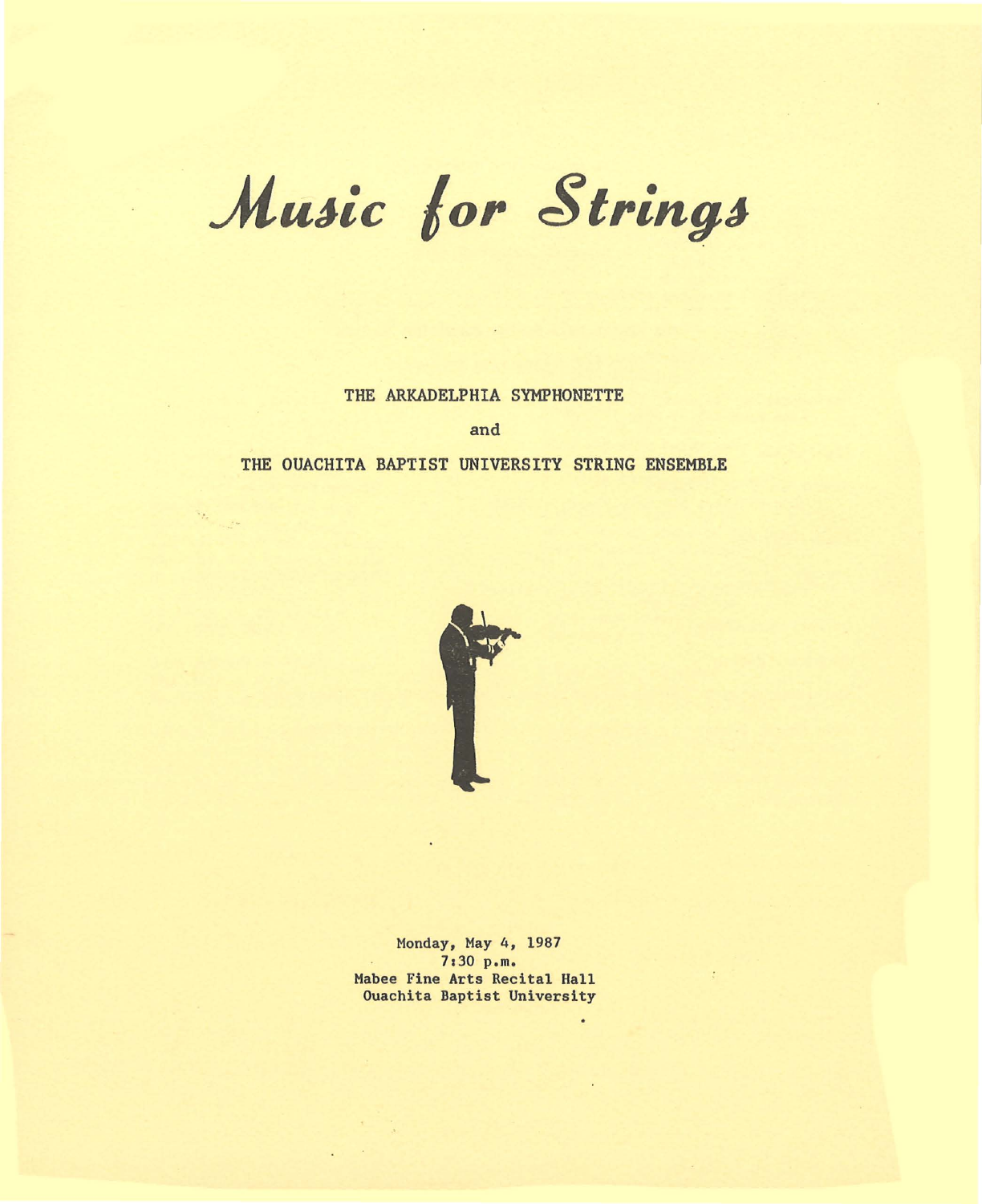#### Program

#### THE ARKADELPHIA SYMPHONETTE

Concerto Grosso in F Major, Op. 6, No. 9 Preludio (Largo) Allemanda (Allegro) Corrente (Vivace) Gavotta (Allegro) Adagio - Hinuetto (Vivace)

Arcangelo Corelli 1653- 1713

THE ARKADELPHIA TALENT EDUCATION PLAYERS

#### and, THE ARKADELPHIA SYMPHONETTE

| Variations on "Twinkle, Twinkle, Little Star" | Shinichi Suzuki |
|-----------------------------------------------|-----------------|
| Anna Mitchell, violin                         | b. 1898         |

#### Lightly Row

Hinuet No. 3 in G Major Chester Clark and Davy Mears, violins

Long, Long Ago

Bouree Chester Clark and Davy Mears, violins

Go Tell Aunt Rhody

Perpetual Motion

The Arkadelphia Talent Education Players, Heredith Nisbet, Director

Davy Mears, leader Charity Calhoun David Calhoun Amy Clark Chester Clark

**Mikey Mears** Rusty Mears Lonna Gentry Anna Mitchell Laurie Hitchell

Ann Marie Olson Darla Olson Scott Olson Jacque Walker Kim Wyatt

#### THE ARKADELPHIA SYMPHONETTE

Violin Concerto No. 1 in A Ninor Andante (Allegro) Kevin S. Crowder, violin

Intermission

Folk Song

Johann Sebastian Bach 1685-1750

T. H. Bayly

George Frideric Handel 1685- 1759

Johann Sebastian Bach

Folk Song

Shinichi Suzuki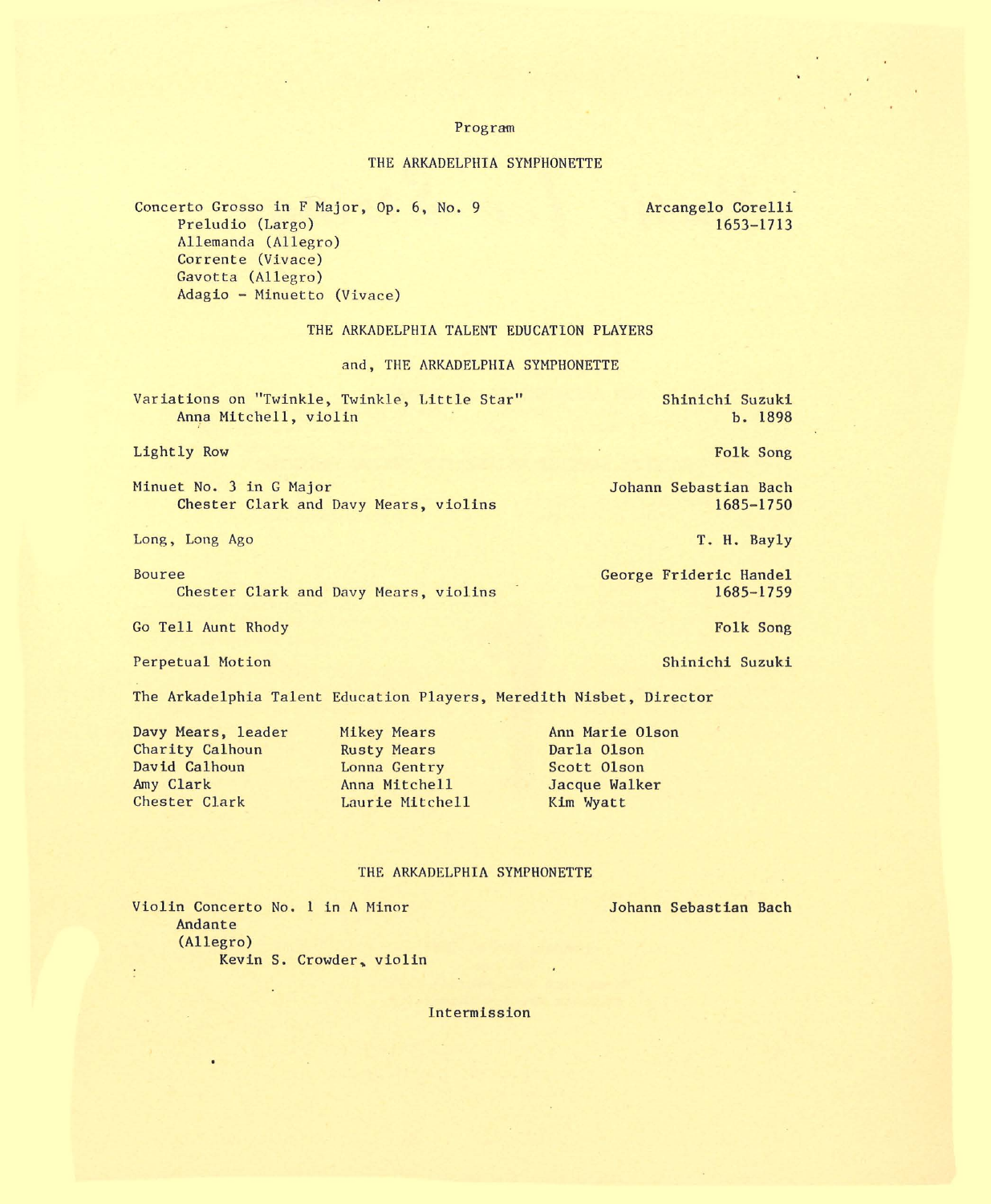#### THE OBU STRING ENSEMBLE

Concerto a Quatro in D Major Con contento Allegro Largo Presto

Kevin S. Crowder and James Arthur Smith, Violins Alex Nisbet, 'Cello Patricia Hossler, Bass Kevin Hallmann, Harpsichord

Die Forelle (The Trout) Theresa McRee, Soprano Gay Goslin Smith, Piano

In einem Bächlein helle Da schoss in froher Eil Die launische Forelle Vorüber wie ein Pfeil Ich stand an dem Gestade Und sah in süsser Ruh Des muntem Fischleins Bade Im klaren Bächlein zu.

Ein Fischer mit der Rute Wohl an dem Ufer stand, Und sah's mit kaltem Blute, Wie sich das Fischlein wand. So lang' dem Wasser Helle, So dacht ich, night gebricht, So fängt er die Forelle Mit seiner Angel nicht.

Doch endlich ward dem Diebe Die Zeit zu lang. Er macht das Bächlein tückisch trübe, Und eh ich es gedacht, So zuckte seine Rute, Das Fischlein zappelt dran, Und ich mit regem Blute Sah die Betrogne an.

In a limpid brooklet, Merrily speeding, A playful trout Shot past like an arrow. I stood on the bank, Watching with happy ease The lively little fish Swimming in the clear brook.

A fisherman with his rod Was standing there on the bank, Cold-bloodedly watching The fish dart to and fro... "So long as the water remains clear", I thought, "He will not Catch that trout With his rod."

But at last the thief Could wait no more. With guile he made the water muddy,

And, ere I could guess it, His rod jerked, The fish was floundering on it, And my blood boiled As I saw the betrayed one.

Franz Schubert

Quintet, "Die Forelle," Op. 114 Theme and Variations (Andante - Allegretto) Meredith Nisbet, Viola<br>Patricia Hossler, Bass Alex Nisbet, 'Cello Kevin Hallmann, Piano

#### THE J.E.C. STRING QUINTET

Quintet in G Minor Allegro

Wolfgang Amadeus Mozart 1756-1791

Margaret Arnold and Kevin S. Crowder, Violins Meredith Nisbet and James Arthur Smith, Violas Alex Nisbet, 'Cello

Franz Schubert 1797-1828

attr. George Frideric Handel